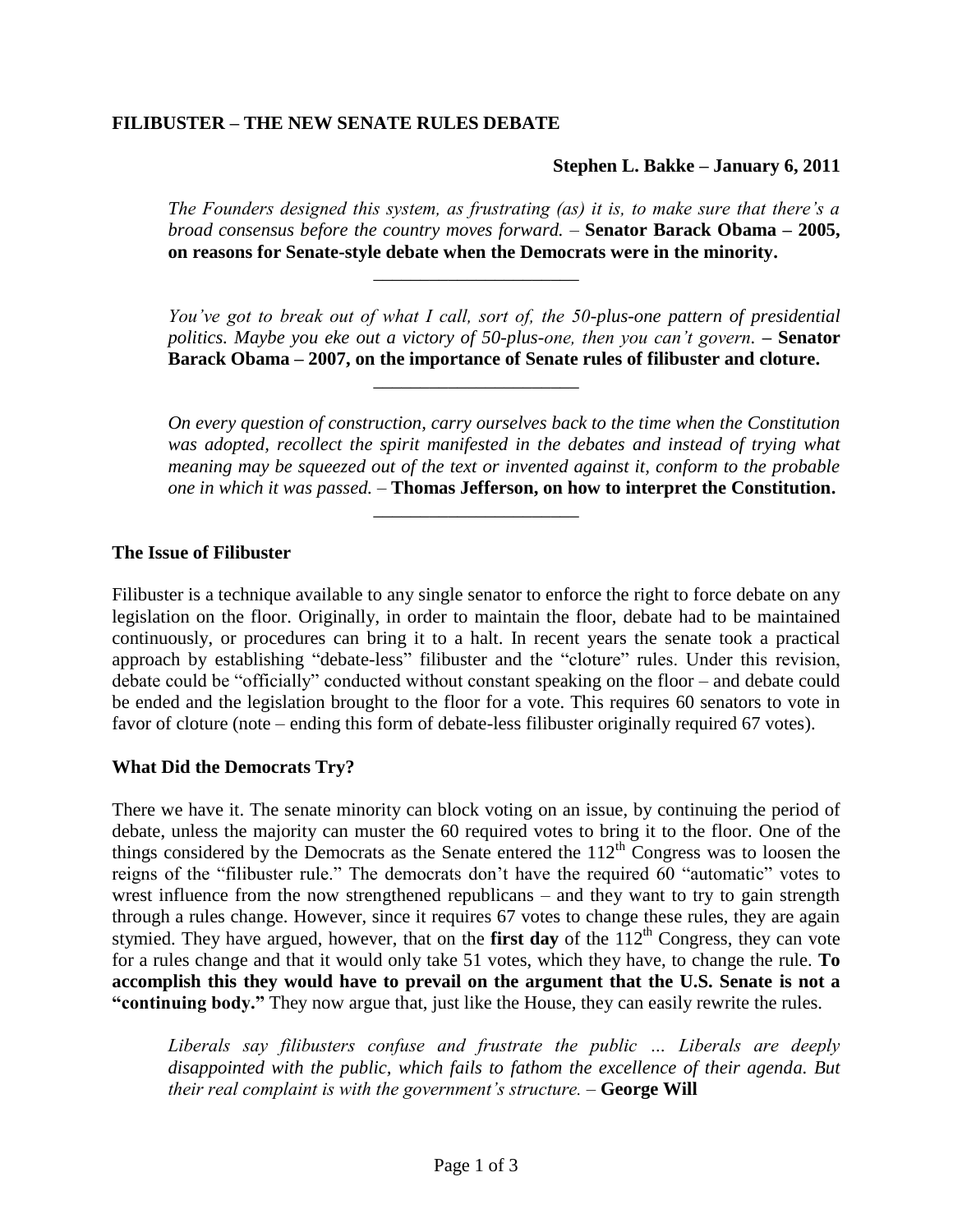# **Continuing Body? Sounds Like a Real Tall, Gorgeous Woman?**

The Senate's official website disagrees with the democrats' own argument that the Senate is not a "continuing body." It states clearly that "the Senate does not have to reorganize itself each new Congress." In addition, the "Rules" website states "the rules of the Senate shall continue from one Congress to the next Congress unless they are changed as provided in these rules" – that's what "continuing body" means. Hence, it seems obvious to me that 67 votes are required to prevail on a rules change. Since new rules are not required, old ones continue until changed by a vote of 67 senators. Remember that the House does establish the rules at the beginning of each Congress – it has to, because it is not a "continuing body."

## **Day One Came and Went – They Missed Their Opportunity – Right? Wrong!**

Majority Leader Reid, in his commitment to continue this effort to reduce the influence of the minority republicans, recessed the Senate late on Wednesday. **Recessed, not adjourned! Therefore, as long as no adjournment occurs, day one continues.** That means "he and his" have time to "muster their forces" in an effort to eventually accomplish what they are after. This trick has been used before. I found an example from 1980 when the late Majority Leader Senator Byrd, "stopped the clock" from January 3 through mid-June. Cute! We shall see what happens.

## **The Constitution**

The tradition that the senate is a "continuing body" has its roots in the fact that the Constitution provides a system of staggered six-year terms for senators. At the conclusion of each two-year congress, the terms of only one-third of the 100 senators expire, allowing two-thirds of the senators to continue serving without interruption. Article One, Section 3 of the Constitution says it like this:

*Immediately after they shall be assembled …… they shall be divided as equally as may be into three Classes. The Seats of the Senators of the first Class shall be vacated at the Expiration of the second Year, of the second Class at the Expiration of the fourth Year, and of the third Class at the Expiration of the sixth Year ……* 

Hence, we witness the origins of the concept of "continuing body."

## **My Opinion**

As with so many of the policy issues we are debating these days, the competing positions distinguish themselves by reflecting liberal and conservatives world views about our form of government and the importance of the original intent of our Founders.

I believe that the concept of filibuster it is consistent with the Founders' intent and I reach that conclusion in the context of their stated fear of a "tyranny of the majority." I believe their intentions were clear and sound – and they remain relevant. The Senate is to be a deliberative body with sometimes excruciating effort necessary to debate, bring cloture, and ultimately vote.